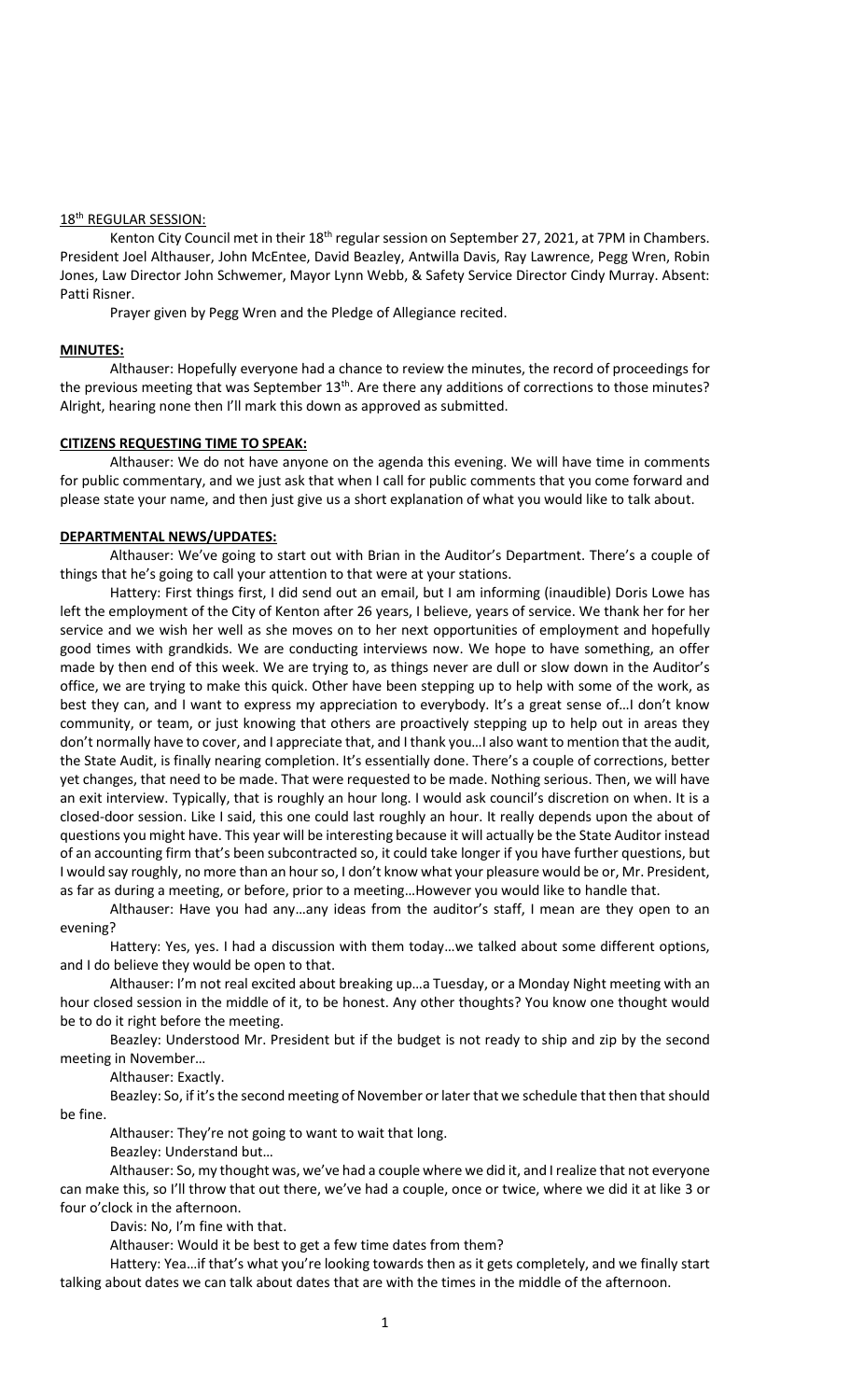Althauser: I mean Councilman Beazley's point is well taken…I hate to really plan for an hour in the next couple meetings because…#1, finance would probably be still meeting prior to it, and secondly, we may have pretty lengthy discussion in meetings. So…

Hattery: I will use that…if that's all, I will use that general guidance as we move forward-

Althauser: Yeah, I didn't hear any…issues with a 3 or 4…I think 3 o'clock or later, Ray, works for you?

Lawrence: Yeah, it'll be fine yeah.

Althauser: I know David, it's pretty tough for you.

Beazley: I can make it up.

Althauser: Okay.

Hattery: Well, we'll try to get as much advanced notice to everybody as possible…The final thing then, is the legislation that's in front of you. I think two, zero…I'm sorry 21-023. There's an explanation, or cheat sheet, and just the finance paper. It is this sheet that has like… (inaudible) and then front and back of written explanation. (inaudible)

Pam Romanko: We are receiving a little over \$400,000 from the American Rescue Plan. I know we've discussed that before. The ordinance in front of you, the ordinance that was sent out in the packet…appropriates that out of, the general part of that, out of the general fund. The updated ordinance takes that out of the Local Fiscal Recovery Fund which is the ARPA money. The explanation with that; if you look and start with the front page of the AOS Bulletin 2021-004, it explains that local governments and other recipients of these funds consult with their legal council as they plan to utilize these funds and the auditor of state also recommends that each government entity accepting these funds clearly document their rationale for each expenditure of these funds; ideally through legislation passed by the entity's legislative body; explaining how the expenditure meets the legal requirements, which is why I am doing this now…of course each expenditure will be (inaudible) and documented and…we will use these fund to build these balances up as the programs that require long term service. Then, out of the preference of the auditor of states' frequently asked questions it lists these 4 allowable costs, category costs that you can spend funds on, and we are talking about item C. for the provision of government services to the extent of the reduction in revenue due to the COVID-19 public health emergency relative to revenues collected in the most recent full fiscal year prior to the emergency. So, Brian and I have sat down and did the calculations together for the lost revenue from, between the last 3 years this indicated 4.2 growth rate. This left us with a substantial loss in revenue. If you look at the next page, you will see that, you will see the revenue from 2016, 17, 18, 19 and you can see how we…2019 was a really exceptional year in our revenue and so if you apply the 4.2 growth rate to that, which you will see on the front page of the revenue replacement calculator that our revenue reduction was \$1,037,866.00-of which we only have \$437,000 to spend. That means that revenue reduction distributions from the ARPA grant for 2021 total \$428,431.00. So, we can use all these grant proceeds under that broad use of government services under item C. On the back page the reduction revenue calculations is a way to calculate that in words. They also provided a nice spreadsheet with automatic calculations, which is what we use to come up with our loss revenue. And then the final paragraph is Department of the Treasury, this came from their interim final rule. It provides, it gives the broad definition of what government services that you can include in the modernization of cybersecurity, including hardware, software, protection of critical infrastructure; and goes on and on, and it is the Auditor's Office opinion that this does fall under the software prices-do fall underneath this (inaudible) government services and because we are following the Auditor of State's recommendation, that is why we are adding this to the back of our legistlation for the local recovery fund for the software. When we calculated the revenue for the local recovery; well, when you calculated the revenue, or the loss of revenue we are not allowed to include utilities. So, at that point utilities stand on their own and they pay their share of those costs out of their prospective enterprise funds. Clear as mud? (joking)

Althauser: Just a quick question, and it's more with what you presented here; we'll have plenty of time to discuss when the legislation is presented. In their spreadsheet under taxes; the spreadsheet labels it Property Taxes. Is that just a label or did we pick the wrong block?

Romanko: It's because I did not itemize it. This was a long spreadsheet Althauser: Ok.

Romanko: And it took out the things that I'm not allowed to include grants, loans, and those items (inaudible). I didn't go through the trouble of filling out the…

Althauser: And it labeled it as Property Tax?

Romanko: It's the, it was the first item in the spreadsheet.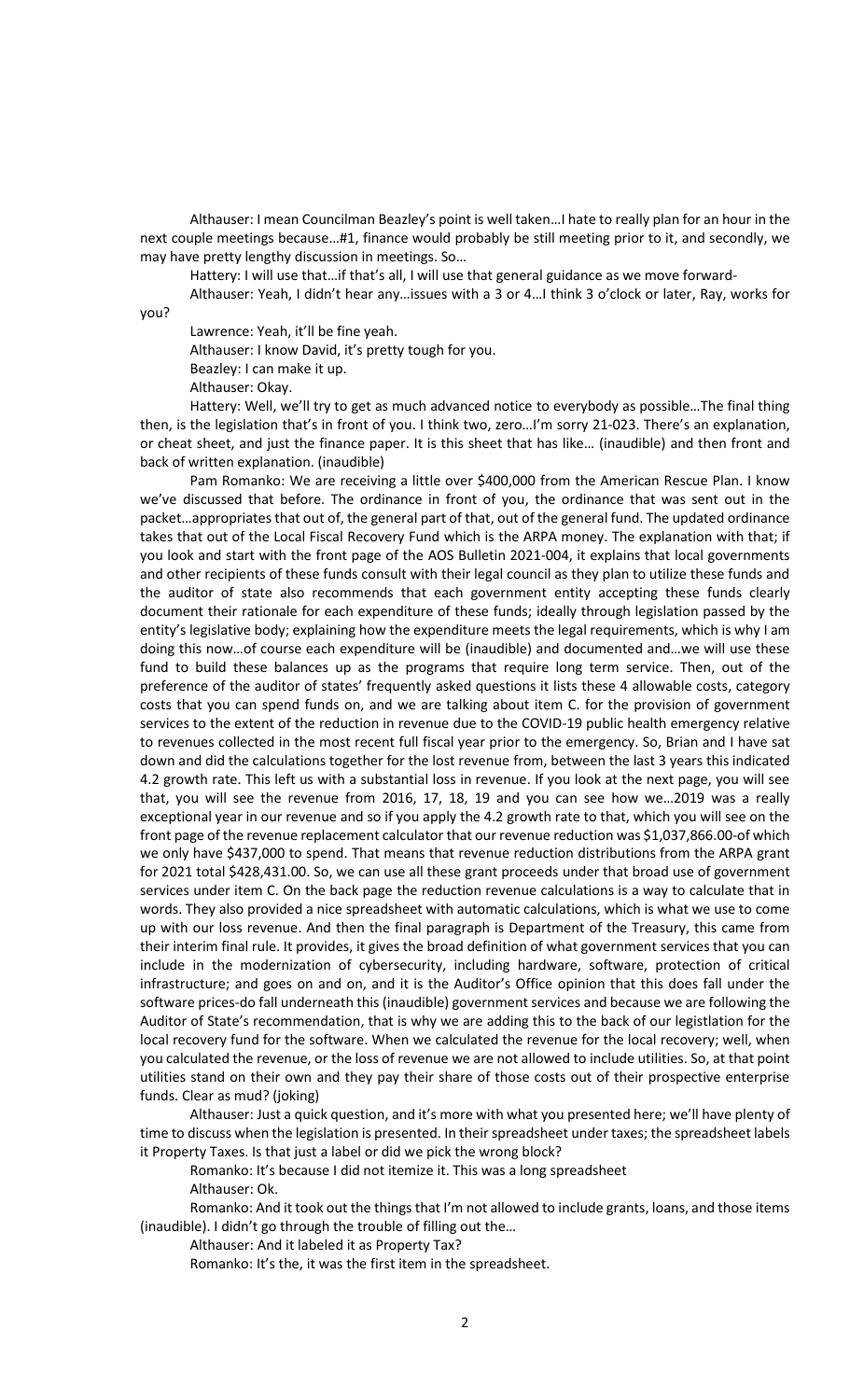Althauser: Okay, okay. Alright, anything else now? Obviously, this is a piece of legislation we will have in new business. So, I think finance is pretty much up to speed on this. If anyone was not in finance and has any questions, let it marinate the next few minutes here and we can get into it in new business. Thank you, Pam, for those explanations. Brian, anything else, Brian?

Hattery: No, thank you.

Althauser: And just to clarify; make certain the piece of legislation that you have now, the one in your packets that we're talk about 21-023; if the first group of items that starts with \$18,376, the title above that should be Local Fiscal Recovery Fund 222. If you, the one that says general, fold that up and get rid of it. Okay, I check with both Police and Fire they have nothing extravagant to talk about so we will get to comments and let both the chiefs go. We do have an item in new business that we may want to consider though to suspend the reading on the time for some things that the Police Department has going on.

### **COMMUNICATIONS/PETITIOINS:**

Althauser: I have no communications, as none appear-anyone else have communications, petitions I know of nothing that is outstanding, and I don't think that we have anything in front of us right now.

# **MONTHLY/ANNUAL REPORTS:**

Althauser: Report that were in your packet, you did have the report from the Auditor and Treasurer to the Mayor. Any question for Brian or Pam on that? Okay, monthly water loss report, City of Kenton, any questions for Cindy? Any comments from Cindy or Lynn or? Year to date revenue Water Department-any questions on that report? Alright, as always, if you do think of things later, I know Cindy can answer them; or she'll find the person that can.

### **COMMITTEE REPORTS:**

Nothing from Nuisance, Safety, MOP, Cemetery meets next week

Althauser: Finance has a written report in your packet. So, since they are actively meeting about every other week we will just start with finance.

Beazley: In addition to the written report, we met again tonight. With Doris's departure we have obviously slowed a little bit in some of our budget computations. We're trying to get caught back up to speed on that; and we had to deal with these two pieces of financial legislation that have come up so, we received full explanations on those and are ready to move forward.

Althauser: Questions for David? Anyone else have any other reports for anything they're assigned to?

### **OLD BUSINESS**

Althauser: We do have one item one our agenda and that's for a second reading. Emma if you would read that for us, please.

# **RESOLUTION NO. 21-006, 2<sup>ND</sup> READING, TITLE ONLY; A RESOLUTION ACCEPTING THE AMOUNT AND RATES AS DETERMINDED BY THE BUDGET COMMISSION AND AUTHORIZING THE NECESSARY TAX LEVIES AND CERTIFYING THEM TO THE COUNTY AUDITOR AND DECLARING AN EMERGENCY.**

Althauser: So, the nice things about this is there's obviously nothing new that has happened because this simply comes from the Auditor. We have until November  $1<sup>st</sup>$  to have it there so it's up to council's wishes. You want to let it, want to read it again the first meeting in October, we sure can do that. Alright, I'll take that as a yes, so we will have a  $3<sup>rd</sup>$  reading on that in 2 weeks. Is there other old business that anyone has to present this evening?

# **NEW BUSINESS**

Althauser: Emma, if you would; we have two items, and item A please.

## **ORDINANCE NO. 21-002, 1 ST READING, TITLE ONLY, AN ORDINANCE PROVIDING FOR ADDITIONAL APPROPRIATIONS FOR THE YEAR 2021, FOR THE CITY OF KENTON, OHIO AND DECLARING AN EMERGENCY.**

Althauser: So, this one, and Chief if you want to talk about this; or maybe Pam already has the information. This is one that we would like council, I'm just warning you now, to consider tonight, if you so desire.

Musser: We discussed this in finance.

Beazley: I'd be happy to review if you'd like Mr. Chairman.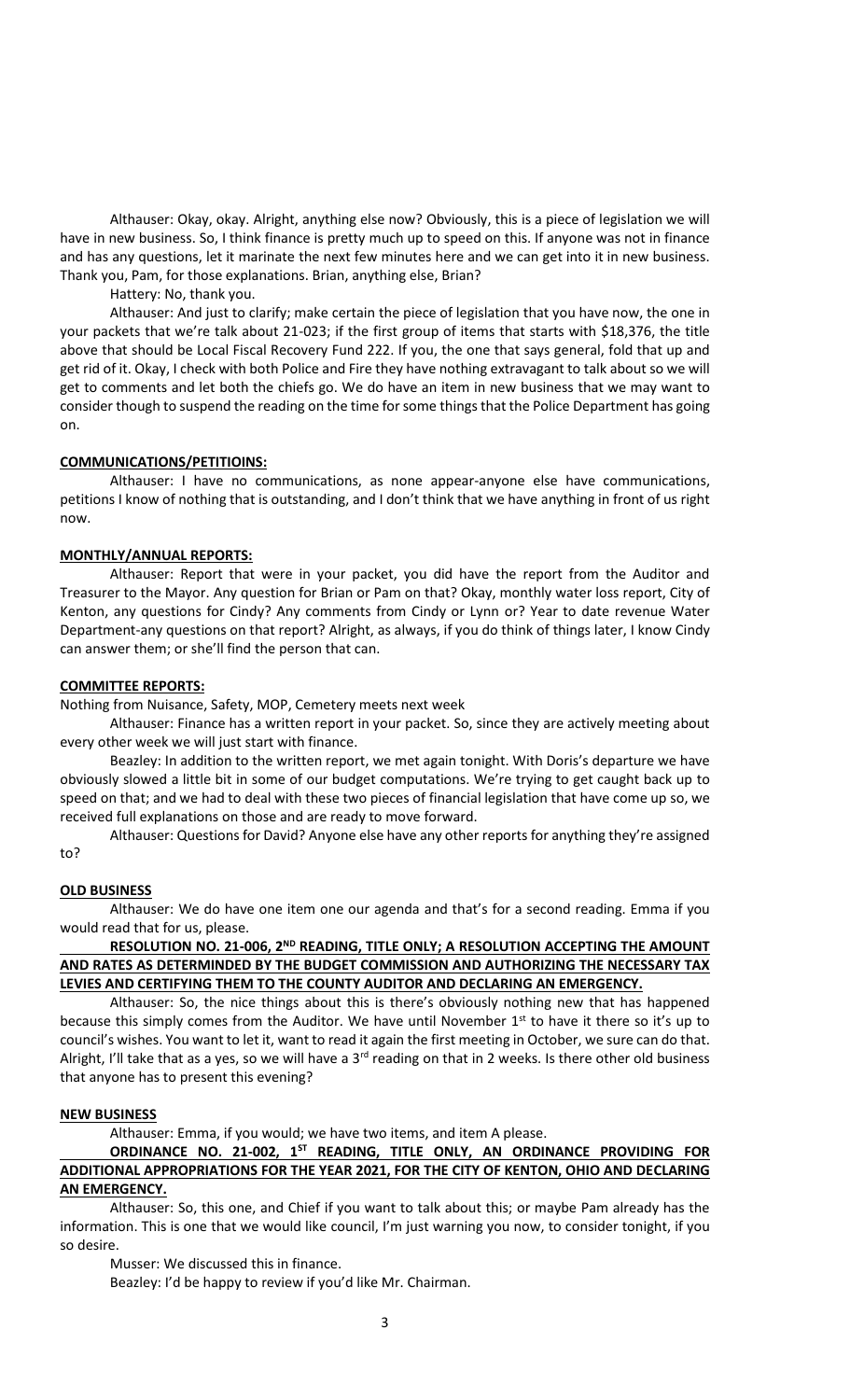Althauser: Go right ahead, David.

Beazley: If we go down line by line, the first two items under the general fund deal with the separation and severance pay for our Assistant Deputy Auditor when she left her position. Those are amounts to be owed. We need to get that taken care of relatively soon. Police Incidentals is down to a balance of around \$20, and this is one of those late year adjustments that we know we're going to have some additional expenditures, so we're just replenishing that account. Under Fire-New Equipment, we received a donation from Mike Styer in remembrance of his uncle Daryl and this came out of his charity, so this is an appropriation too, but it came in the form of a donation. Rec Gas is one of the gas lines that needs immediate attention we'll be looking forward to seeing several of the other departments because of the increased fuel prices and will be making adjustments to gasoline. Law Enforcement Incidentals-this is where Chief came into play. We have a bid from Kiesler Police Supply to replace all of our service weapons and associated hardware; that would include holsters, etc. Because of the difficulty of our current stock, we are operating with 40 cal. ammunition, which is incredibly hard to find on the marker. This puts us into 9mm, which is an easier item for us to supply. So, we don't want our officers, "Barney Fife", one bullet in the pocket kind of operation (joke). So, we very much would like to get these dollars in place. The Law Enforcement Trust Fund for those of you who do not know-it exists and has the dollars in excess of this amount. So, this is just taking dollars out of a fund and appropriating them for this purchase. There will be probably resale of the current service weapons and it appears to be more lucrative through a vendor to do so. So, there may be a small replenishment to this account based on that resale of those used firearms as well. Grove Cemetery, this is an oversight from the last piece where we got the additional tax information, and this was the rollback dollars that were not calculated into that piece, so this is finalizing that. And finally, under Waste Water System Engineering-we had authorized and done something for the south 68 corridor to look at pressurization as the water lines extends out that way and this is an additional amount of engineering that we're looking at for the potential to place a new water treatment facility out closer to our wells replacing the structure here in town that sits in a flood plain and is in aging condition. It's, we think late 1960's when it was put into service. So, we're approaching 50+ years already on this so-and we've seen by the maintenance that we've had to do that this might be something that we will be considering for future years. (inaudible)

Althauser: Any Questions? So….

**Motion by Mr. Beazley & second by Mr. Lawrence that the rules requiring legislation of a permanent or general nature to be read on three separate days, be suspended. Roll call vote, 6 ayes; motion carried.** 

**Motion by Mrs. Wren & second by Mrs. Jones to approve Ordinance 21-002.**

Althauser: Is there any discussion on that ordinance?

**Roll call vote, 6 ayes; motion carried.**

# ORDINANCE NO. 21-023, 2<sup>ND</sup> READING, TITLE ONLY, AN ORDINANCE PROVIDING FOR **ADDITIONAL APPROPRIATIONS FOR THE YEAR 2021, FOR THE CITY OF KENTON, OHIO, AND DECLARING AN EMERGENCY.**

Althauser: So, this is the ordinance to which Brian and Pam referred to; and again, it's the one that we did have a change, and that was on your desk. I would just ask the general question. I know finance is well aware. Are all council number aware, comfortable understanding what the expenditures involved here have to do with-the software…what are we buying?

Romanko: We are buying…

Althauser: All of council-are you reasonably comfortable knowing what we're buying?

Beazley: I think that Antwilla is the only one that was not actively at the finance meeting. So, this is the software that we are looking to replace and get everybody all…

Althauser: And we've talked about it back and forth quite a while so, Pam that gives you a little bit of a baseline so you can use your commentary.

Romanko: It includes all the Auditor's office software that we use. We've included income tax, and e-filing, with that income tax, and a new HR module which will tie in with the payroll and because this HR module is a new module in the US; CMI/Civica is from Australia I believe, but they are just bringing this HR module into the US. So basically, they're giving it to us as a beta test so our implementation fees, they're giving us a credit for. So, it's a really good deal. Total cost of all the software is \$280,505.00 and they are giving us a bundle discount as well as the discount for being a beta tester, totaling \$72,850.00. I will say that the cost of the server has gone up \$1,000 every month since we started this so I would likethis quote is good until the end…middle of October-ish and they will have to reprice the server again. So, we are asking for…

Beazley: Go two reads?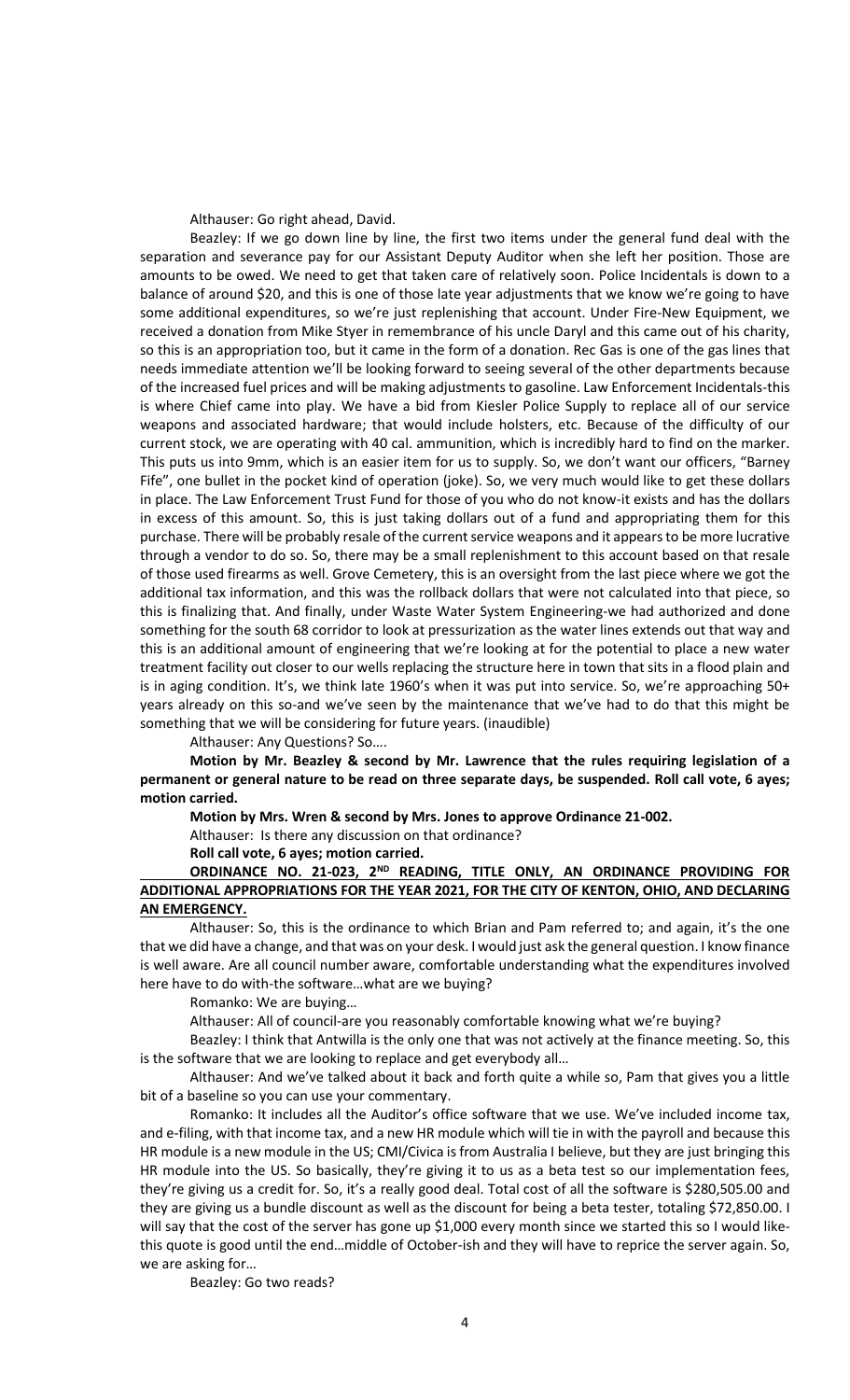Romanko: We could yeah.

Althauser: Pam let me ask this, this company deals with governmental entities all the time; they should be very up to speed on the requirements of readings…I'm just saying, I'm kind of surprised….

Beazley: The point is the hardware piece is the one that we're dealing with.

Althauser: I understand that.

Beazley: So that can change within the confines of the quote.

Althauser: I understand that; I also understand that…

Beazley: Particularly in this environment.

Romanko: Right

Althauser: You might want to give the break down of the hardware; within reason, unless no one wants to hear that. Because I don't think we have that. I've seen it outside of here, but I don't think that we have that here.

Romanko: Would you like me to make copies-that would probably be easier than reading it. I can read it.

Althauser: I didn't know if you just had a rough summary, I mean I guess you can kind of piece it out of the legislation a little bit.

Romanko: The server, the actual server will be used by the entire city as the city server with partition off for Civica. We have been talking about getting a sever so we would reduce us needing one server and that's \$26,301. And then we have finance is roughly \$30,000. BIS which is helpful with budgeting and keeping the council informed, it's like \$13,500. Fixed assets is roughly \$14,000. Payroll is roughly \$29,000. Income tax is the big one at \$50,000 and e-file is at \$20,000. Crystal Reports, VPN, HR module we do have to pay the license fee for \$23,000. Which adds up to the \$207,659.

Althauser: So, council you've heard all that. So, its up to you how you want to proceed, if at all tonight.

Beazley: Could we read at the... (inaudible) it would be the  $11<sup>th</sup>$ .

Althauser: Yes.

Beazley: That would still keep us within the confines of the date of the…so if we give a time for everyone to review and ponder the issue and then come back next meeting, with any questions, be prepared to take action, then they can use the cost of the server (inaudible).

Romanko: I would also like to add that we received news from CMI that their software will no longer be supported after 2022, stops being supported in 2023 so…

Althauser: And that's our existing software, just to make certain that everybody knows that…

Romanko: Right. And the HR module on the beta testing, they won't give that discount to us if we wait a year so, I don't think that…I think you guys know and understand that this is a need for the auditor's office, for the city…

Althauser: Yea we were going to have some kind of expense no matter what…

Davis: And we're sure the contract goes into...well the quote they gave us goes until the 15<sup>th</sup> Romanko: I will absolutely…

Davis: Because if it's the  $11<sup>th</sup>$  then we've made a big boo-boo.

Beazley: Correct, at least \$1,000 boo-boo.

Beazley: I don't disagree with you.

(Inaudible as Romanko retrieves quote)

Romanko: This is valid until October 19th, 2021.

(Inaudible)

McEntee: You said that this will have (inaudible) income tax on-line; will it effect the ease that you pay the water bill on-line or anything like that?

Romanko: This does not include any of the utility stuff. We just bought that software, 2019…

Beazley: In the last 15 months

McEntee: But that's compatible with the server?

Romanko: It is not…but their software will be run for another 2 years I believe and then we will be looking to get all of it together.

McEntee: At that time can you get that software that is compatible…

Romanko: Yes.

(inaudible)

Murray: Through the same company we emailed them today to ask that question.

(inaudible)

Althauser: And we did check; there's nothing about that software that is a no go for us?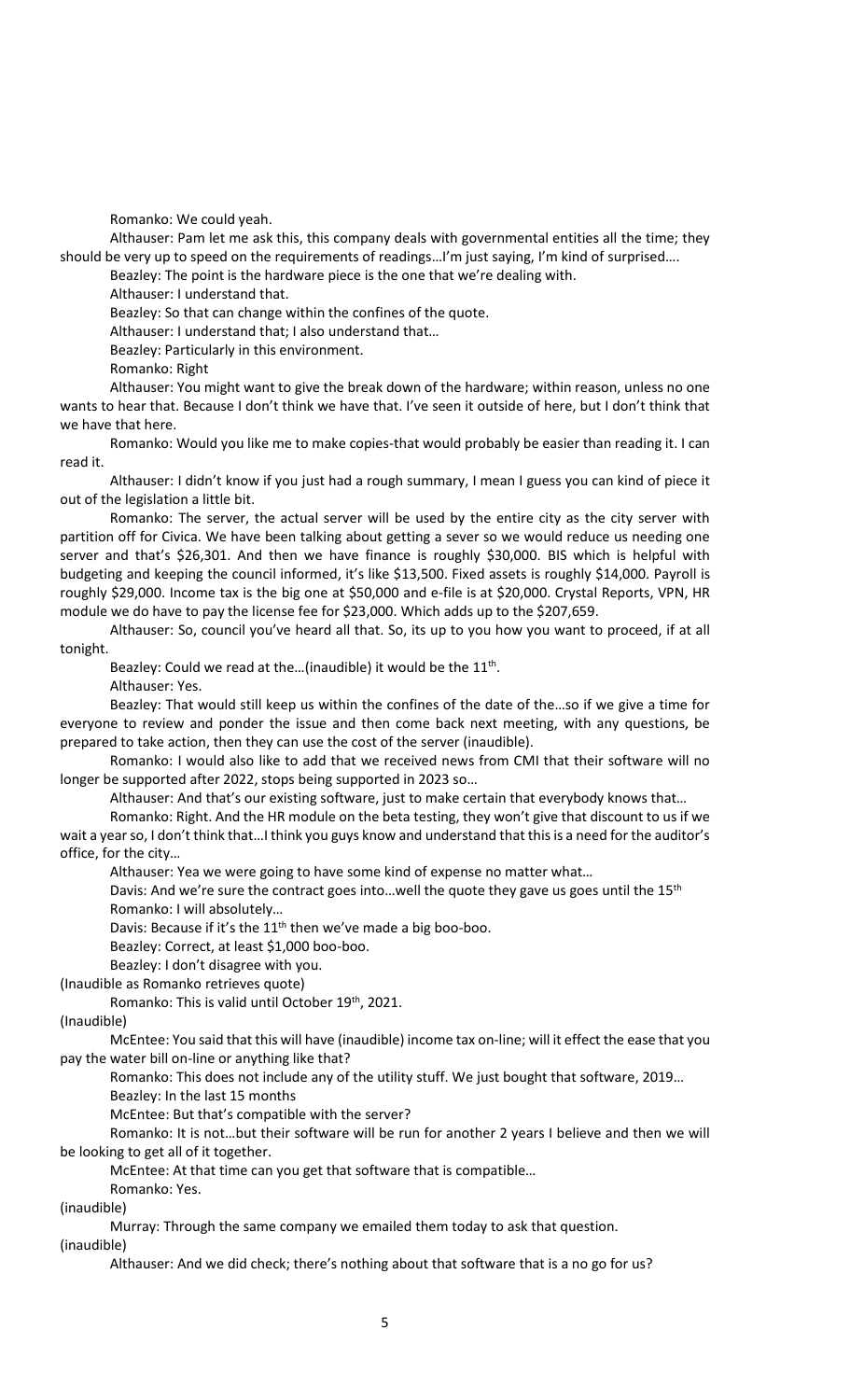Murray: No, we e-mailed them today and asked if we could switch over to this company, if they do utility billing and she said yes, we work with Neptune equipment and…

Althauser: And that's specifically what I was talking about equipment we have; whether it's even compatible.

Romanko: So, we'll be back in a couple of years for that.

Althauser: Okay so we will read that at least a second time in 2 weeks. Um, so and obviously with the dollar amounts there please if you have questions…find the right person to ask and I guess we'll start with Pam…and Brian, or Brian and Pam. If there any further new business to be considered? Okay well, comments we always begin with the best so Cindy Murray.

#### **COMMENTS**

Murray-I am here to share good news. At the end of July, the mayor and I presented to ODOT for a small cities grant. For the north, for…we're going to end up replacing water lines and we are doing N. Detroit St., the foundation and everything. The grant is for 2025 and we were awarded; they will cover 95% of eligible costs, we have to do 5% and we were awarded up to a maximum of two million dollars.

Althauser: Excellent.

Beazley: Can our match be in kind?

Murray: Only if it comes from you. (joking)

Beazley: No, I meant can we do the digging or the work or the things of that nature, as our portion of the match?

Murray: Ah, uh, well we'll probably end up going for additional sources for funding.

Beazley: Wonderful.

Murray: That's all I have.

Althauser: Okay, city employees, would-Brian, anything else? Chief Donnelly?

Donnelly: First off, I just want to invite all of the council members and administration to the fire station on Saturday morning we're doing our agility test that way if any of you are interested to see just what they, our candidates go through and everything to become part of our fire department and stuff, more than welcome to and if you want to try it yourself, you're more than welcome to do that also. (inaudible)

McEntee: What Time?

Donnelly: 9 o'clock on Saturday morning, October  $2^{nd}$ . We do have 4 candidates to take the test so we will be doing those, they all passed at this point in time, that we're aware of so, they'll hopefully all 4 will be there and give their best so…The other thing I kind of want to mention is this past week and weekend we've had unfortunately both of our squads have gone down due to mechanical issues. So, I just wanted to take the time to thank Chad Smith and his part of the BKP board that he reached out to for allowing us to borrow one of their squads here in the meantime while we're getting them fixed. I just check with the guys…unfortunately, the one with alternator issues didn't make it back, hasn't gotten finished yet so we should have it done tomorrow. So, then the other one's got a fuel leak on it so, that's a pretty substantial fuel leak. That one goes in after we get the first one back. So, with that we've been kind of trying to dodge some bullets there a little bit. I just want to, I guess kind of, thank all the guys too for all the work that they're done here in this last couple weeks. All the time that we've put in out at Heritage with their incident and helping them out with that grain bin fire. That's all I've got at this point.

Althauser: Alright, thank you Chief. Chief Musser?

Musser: Uh no, I have nothing.

Althauser: Okay, and Emma's told me she has nothing. So, news media? Nothing? Public Participation? Come right up to the podium then please.

Bart Steele: My name is Bart Steele. Just put it up for consideration. Beautification of the city could possibly start with the repainting the houses that need it. That would add quite a bit to the beautification of the city and upkeep on the lawns. The shrubs, and the sidewalks which you all know about. Also, the curbs, and basic re-beautification (inaudible). But it's got to start somewhere. With that I just, I just brought that up for uh, for your consideration. Thank you.

Althauser: Alright, thank you. Pam, I apologize I got your boss, and I thought that that was the department so, maybe (ha ha), just…you guys coordinate in the future.

Romanko: Mine is more on a personal (inaudible)…I just really want to thank the, my co-workers, administration. These guys have all been great as I'm trying to catch up and kind of got things done; they're jumping in and pitch in when they can and they're always offering, and it's just so appreciated. There's so much team work here in the city building and the administration and all of us. And it's just really nice to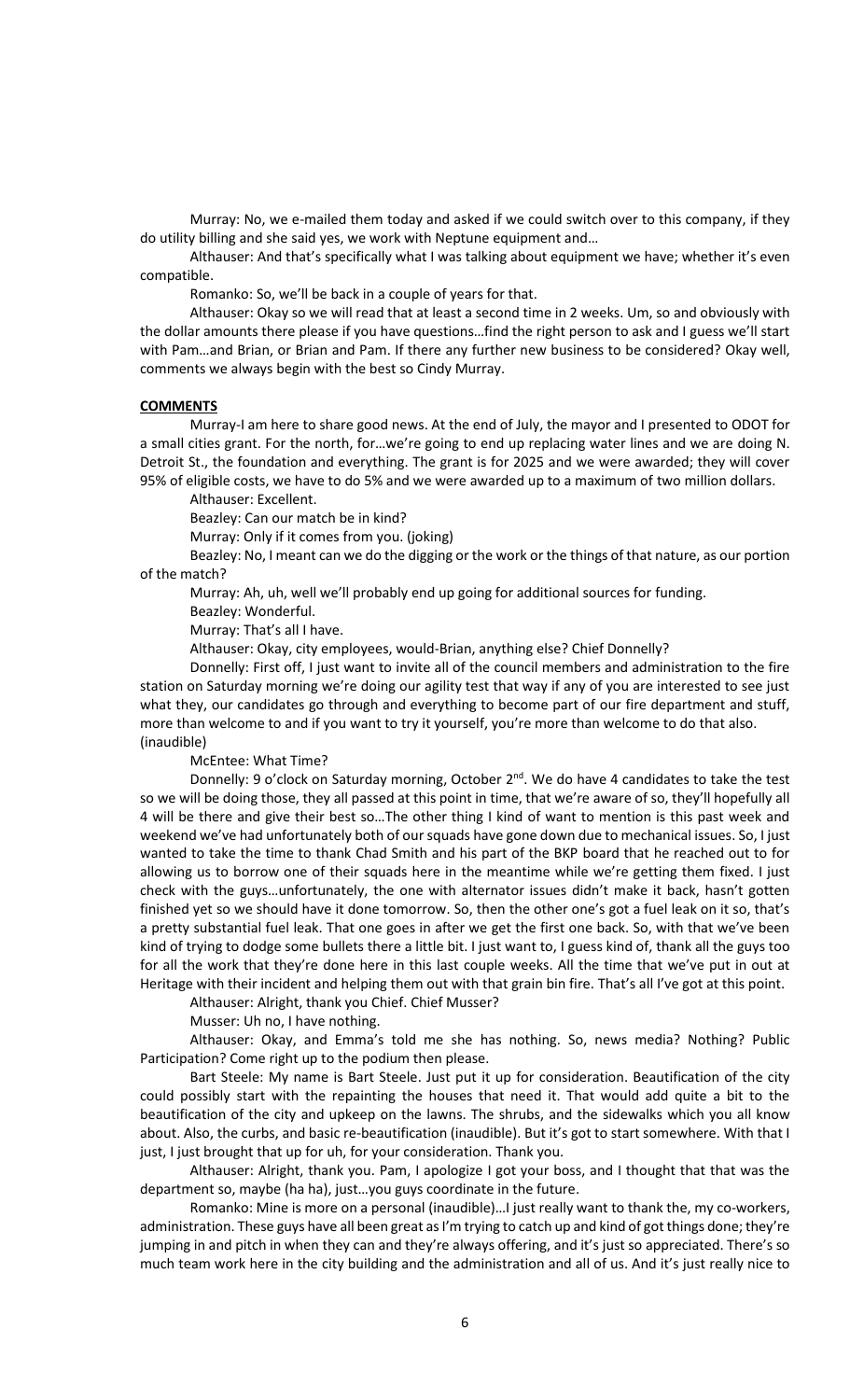work here and it's really nice to come back to work here and also the city council members, same thing, except maybe Dave (joke), but it is, it's a pleasure to be appreciated and to be helped. It's nice. Thanks.

Althauser: Pam, thank you and you being here makes this building a different place; it's a better place…when you're here.

#### Romanko: Thank you

Althauser: And I know all of them that are here everyday would agree with that. I just hope you're not doing it too fast. Okay, did I miss anyone else? Alright, then we'll go on to council members.

Mayor: First of all, I want to give my appreciation out at Frances Lake to the lake trustees; Tom Purcell, Jason Howe, Barney Gammon, they wrapped up Thursday night with their big fishing tournament, bass tournaments, and it's just a neat way of community that they volunteer. They do a lot of work out there. That they do 50/50 drawings, but you know here's a community action that they're putting money back in to try to get new docks, understanding that where our hands are tied, as far as funding, it's not always easily accessible. So, you know, they brought in some solutions. They just did a great job and they're very passionate about our lake and it's just a neat set of guys and Tom Purcell's leadership is much appreciated. Also, speaking out at Frances Lake, I think most of you in the paper, Chuck Moore, we've collaborated with the HS, he has a conservation class that has come on-line in this first semester, or nineweeks is fishing and boating, and he secured grants for 12 kayaks and a couple canoes and we store them out there for him and the class will be out there doing kayaking and then Cabela's have donated a lot of fishing equipment so he's teaching that. So, they'll be using the quarry. It's just a neat collaborative effort again of community and those of you who know Chuck Moore, he is a passionate man about our youth, and he can, he has the ability to make changes, I think they're wondering how many they were going to get in the class. They thought 10-15 and they got 50. So, it's just a neat thing and I think going into next semester, winter semester, they go into hunting and processing, so he'll be teaching them hunting skills and then how to process what they've killed. So, a neat thing and a neat form of collaboration. I talked to Ray today, but I really want to say that when we've come in here, we've all talked about beautification, Bart talked about it, what our properties are looking like…I think this summer we have seen definite improvement in mowing, people doing better with mowing their properties. But I really want to give Ray and the 4<sup>th</sup> ward a shout out. You know, we do, we're out there a lot and it's very noticeable. So, if you're over at Wharton Park and you head south; they are doing a tremendous job. We still have some places that need some attention but overall, the  $4<sup>th</sup>$  ward is kicking it on taking care of their properties. So, I challenge our council members too to step out, check your wards, see what needs to be done. How maybe, you know what do they need some help? Do they need mowers? Do they need someone to haul trash? But, well done 4<sup>th</sup> ward and well-done Ray. So, appreciate it. Trick of Treat, just want to reiterate, so what we talked to Tim Thomas about, that will be October  $30<sup>th</sup>$ , Saturday, we went with the afternoon again, 3-5. Think it was popular. We had a lot of good feedback last time because 2<sup>nd</sup> shift people can now go with their kids. We all know our sidewalk condition and it helps with the police and it just, we feel that it is safer so, we have a lot of good feedback on that. Last Monday we met with ODOT. Chris Hughes, that was the big safety study that they are going to give us \$25,000 for a safety study on truck routes and traffic routes. And it was kind of a concept to see, you know how, what's our thought…Joel was there…about redirecting traffic, what's the…what's our ideas. You know we really pressed them to think outside the box. We've talked from all different kinds of concepts. You think it, we talked about it. What it comes down to and I think the statement that I heard that really resonated, is like ODOT looks at traffic flow. Traffic, how the flow of traffic-we don't have a traffic flow here. When seen through ODOT's eyes. Truck move through here, cars move through our city just fine. It's a local problem because we don't like it. So that's kind of, you know that really resonated. It's not that we have all these backups with trucks and…they look at it from that standpoint. Where-their traffic is getting through. We look at it, it's a pain and it tears up our roads. So, it is really going to have to be that local collaboration on how we really tackle this. Especially with what this downtown and the amount of money, and how do we best preserve our streets and be able to maintain them with truck traffic. So, it was an interesting one. I wish we could've came back and they said oh we're going to put some really neat thing in for you for free. But they didn't but I appreciate their effort and coming and talking with us, but it makes sense what they say. So, we're going to keep pressing on that. We came up with some ideas. They showed some ideas, and you know everybody's million-dollar ideas are worth hearing. So, think outside the box. So, the other thing I was going to really want to hit home on; this is probably the piece, I don't know if we need to talk with the nuisance committee and get that started back up but it's probably my biggest burr that when we drive in our city, we have to be making an impression and we've talked about our homes are doing better. You know the city did a nice job. Mark Doll got us a great grant money we got McKitrick down; what an eyesore. But it can't stop there. So, my big push is we have to get not only residentials, which I think are